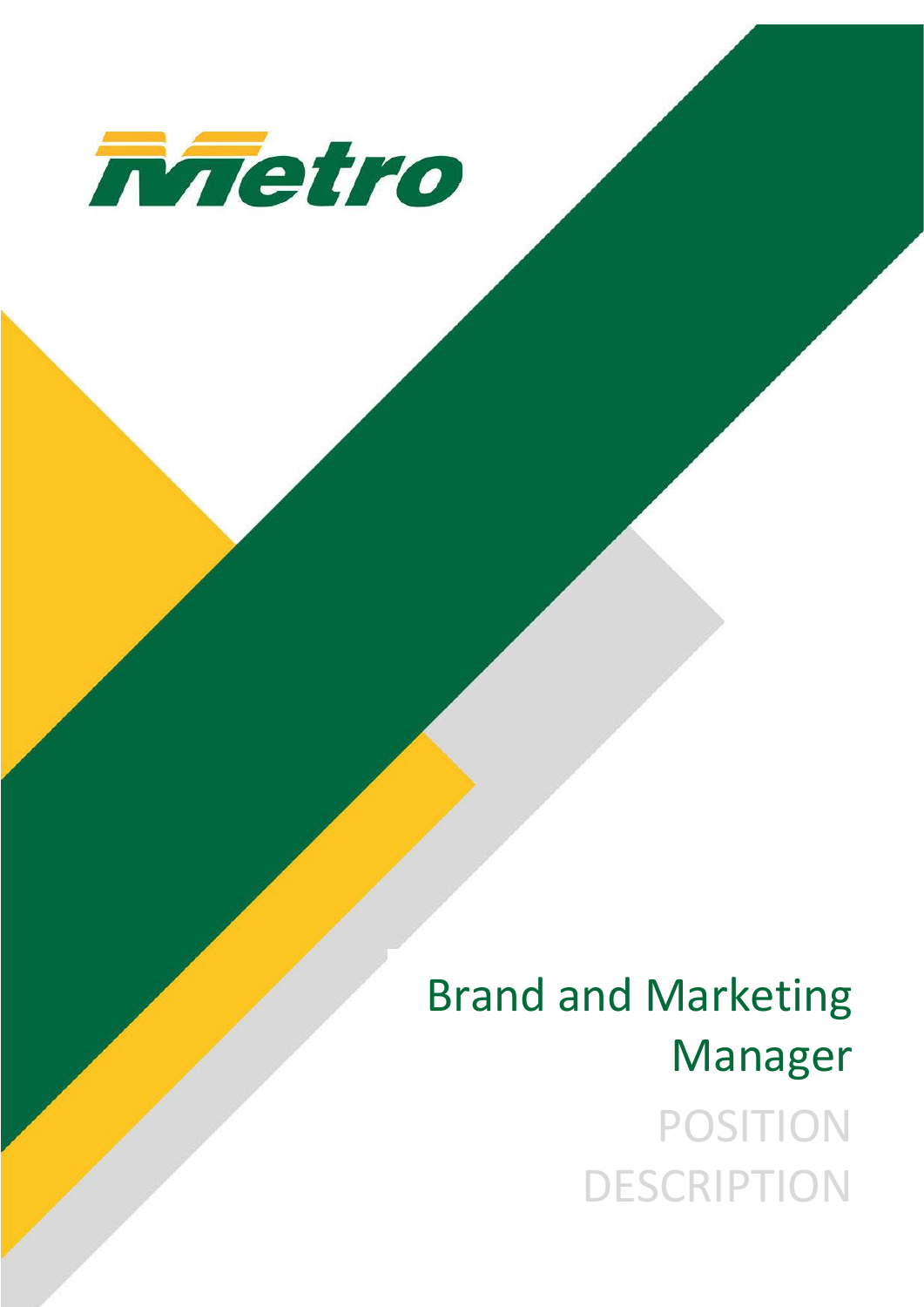**Position Description**



| <b>Position title</b>    | <b>Brand and Marketing Manager</b>                                                                                                                                                                                                                                                                                                  |
|--------------------------|-------------------------------------------------------------------------------------------------------------------------------------------------------------------------------------------------------------------------------------------------------------------------------------------------------------------------------------|
| <b>Business Area</b>     | <b>Corporate Services</b>                                                                                                                                                                                                                                                                                                           |
| <b>Direct Reports</b>    | Marketing Coordinator, Communications Officer                                                                                                                                                                                                                                                                                       |
| <b>Immediate Manager</b> | <b>General Manager Corporate Services</b>                                                                                                                                                                                                                                                                                           |
| Award                    | Common Law Contract. Permanent Full Time                                                                                                                                                                                                                                                                                            |
| Location                 | Springfield Depot, Moonah                                                                                                                                                                                                                                                                                                           |
| <b>Role Purpose</b>      | The Brand and Marketing Manager is responsible for leading the<br>communications, brand and marketing functions for Metro Tasmania                                                                                                                                                                                                  |
|                          | The role will deliver a broad range of internal and external brand,<br>communication and marketing services for Metro. This includes<br>providing specialist advice and services across internal<br>communications, community consultation, customer information,<br>marketing and brand, issues management and digital strategies. |

#### **Organisational Requirements**

All positions within Metro Tasmania will support the achievement of the Metro Tasmania Vision to be a customer centric public transport provider.

Employees are required to comply with all relevant legislation, laws, regulations, standards, codes and Metro Tasmania policies and procedures.

While at work employees must take reasonable care of their own health and safety and the health and safety of others, including those working under their supervision or direction that may be affected by their acts or omissions in accordance with relevant State and Federal Work Health and Safety Legislation.

| <b>Our Values</b>                                            |                                                                                                                                                                                                                                                                                                                                                                                                                                                                                                                                                                                      |
|--------------------------------------------------------------|--------------------------------------------------------------------------------------------------------------------------------------------------------------------------------------------------------------------------------------------------------------------------------------------------------------------------------------------------------------------------------------------------------------------------------------------------------------------------------------------------------------------------------------------------------------------------------------|
| <b>Safety</b>                                                | Keep people safe                                                                                                                                                                                                                                                                                                                                                                                                                                                                                                                                                                     |
| Improvement                                                  | Challenge the status quo                                                                                                                                                                                                                                                                                                                                                                                                                                                                                                                                                             |
| <b>Teamwork</b>                                              | Better together                                                                                                                                                                                                                                                                                                                                                                                                                                                                                                                                                                      |
| <b>Respect</b>                                               | Respect everyone                                                                                                                                                                                                                                                                                                                                                                                                                                                                                                                                                                     |
| <b>Role Accountabilities</b>                                 |                                                                                                                                                                                                                                                                                                                                                                                                                                                                                                                                                                                      |
| Leadership                                                   | Develop a high performing communications and marketing team<br>providing clear direction that motivates and empowers others<br>who are passionate about delivering great customer outcomes.<br>Collaborate with colleagues and their teams within the business<br>$\bullet$<br>to ensure alignment to business goals and understanding of<br>communications, brand and marketing objectives.<br>Encourages organisational and individual responsibility towards<br>$\bullet$<br>the community and the environment<br>Recognises and rewards the contributions of others<br>$\bullet$ |
| <b>Strategic and operational</b><br>business unit management | Identifies and develops positive and compelling visions of Metro's<br>$\bullet$<br>future potential<br>Implement the strategy for internal communications to improve<br>$\bullet$<br>employee engagement and business awareness including<br>leveraging digital tools                                                                                                                                                                                                                                                                                                                |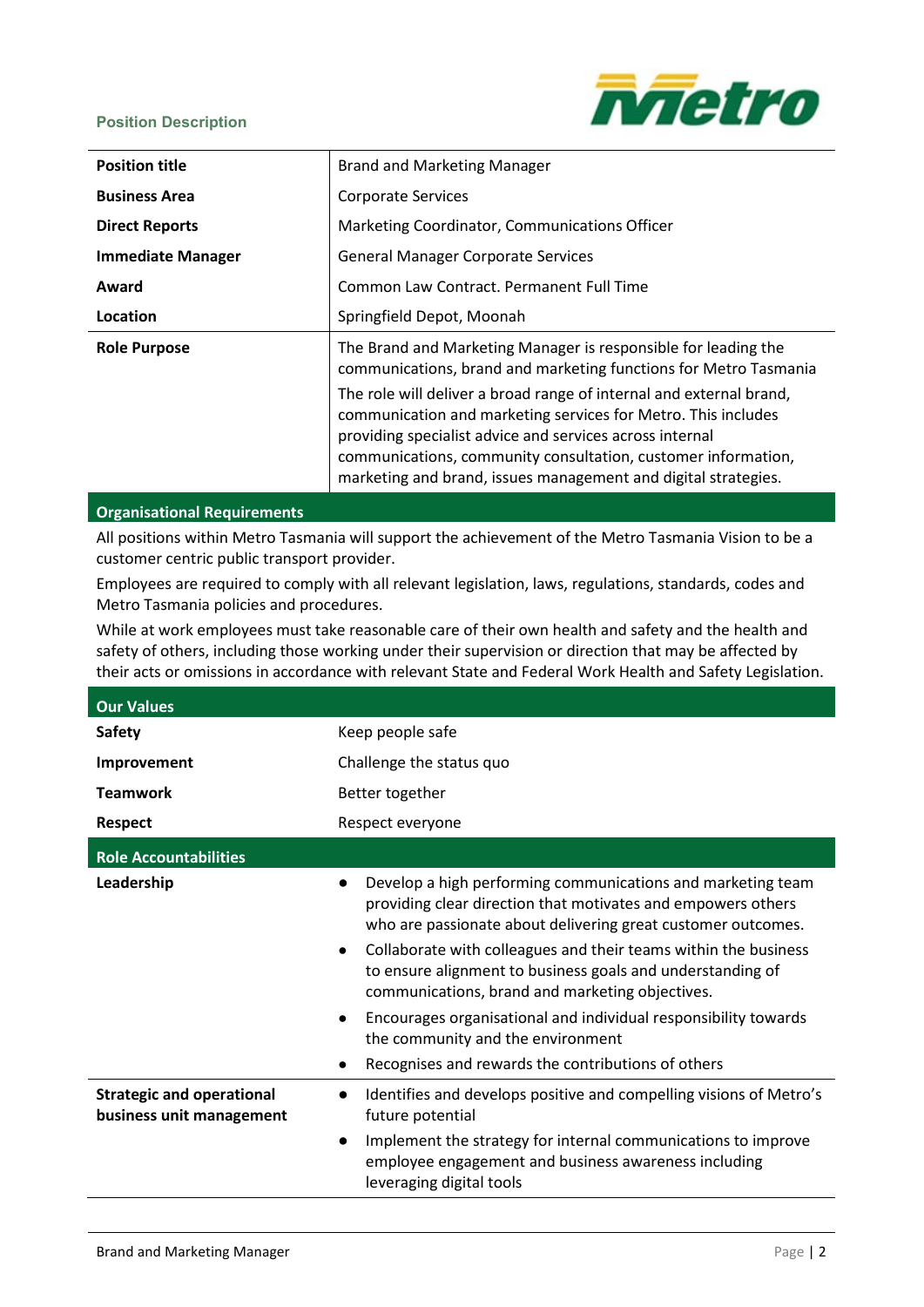

|                                                 | Implement the strategy for external brand and communications to<br>$\bullet$<br>ensure the Metro business and reputation is maintained                                                                                                    |
|-------------------------------------------------|-------------------------------------------------------------------------------------------------------------------------------------------------------------------------------------------------------------------------------------------|
|                                                 | Seeks opportunities for organisational improvement by working in<br>$\bullet$<br>partnership with members of the Metro ELT and the broader<br>leadership team to develop, deliver and manage activities to time,<br>cost and expectations |
|                                                 | Builds wide and effective networks of contacts inside and outside<br>of the organisation                                                                                                                                                  |
|                                                 | Makes effective use of political processes to influence and<br>persuade others                                                                                                                                                            |
|                                                 | Provide specialist advice and support on brand and marketing<br>$\bullet$<br>issues, risks and opportunities and appropriate management<br>strategies to deliver Metro's objectives including leveraging data                             |
|                                                 | Develop and implement of marketing strategies and plans for<br>$\bullet$<br>Metro including sponsorship and community engagement                                                                                                          |
| <b>Projects and Other Tasks</b>                 | Develop, implement and evaluate communications and marketing<br>$\bullet$<br>strategies and plans for high-profile, complex, contentious or<br>publicly sensitive projects and services                                                   |
|                                                 | Manage and coordinate competing priorities, deadlines and<br>$\bullet$<br>inputs from multiple internal teams and external stakeholders to<br>guide and influencing positive project outcomes                                             |
|                                                 | Undertake and be accountable for specific implementation<br>$\bullet$<br>activities including, preparation of high level correspondence and<br>management reports for Executives as required                                              |
|                                                 | Management and compliance with the financial budgets within<br>$\bullet$<br>your delegation                                                                                                                                               |
|                                                 | Undertake other duties commensurate with skills and experience<br>(as directed by the General Manager Corporate Services)                                                                                                                 |
| <b>Safety and Wellbeing</b><br>(Organisational) | Promote and provide active leadership for a safe working<br>environment at Metro Tasmania, this includes and is not limited to:                                                                                                           |
|                                                 | Reducing potential for injuries to staff, contractors and members<br>of the public                                                                                                                                                        |
|                                                 | Partaking in lead and lag reporting practices                                                                                                                                                                                             |
|                                                 | Championing safety in all activities                                                                                                                                                                                                      |
|                                                 | Having confidence and authority to immediately stop any<br>dangerous activities                                                                                                                                                           |
|                                                 | Promoting continuous improvement practices                                                                                                                                                                                                |
|                                                 | Promote and drive safe work practices which improve lost time<br>injuries and workers compensation due to minimising injuries;<br>and promote wellbeing and preventative activities                                                       |

**Management Authorities (if appropriate)**

2 x Direct Reports

Refer to the Delegation of Authority Manual.

# **Key Relationships**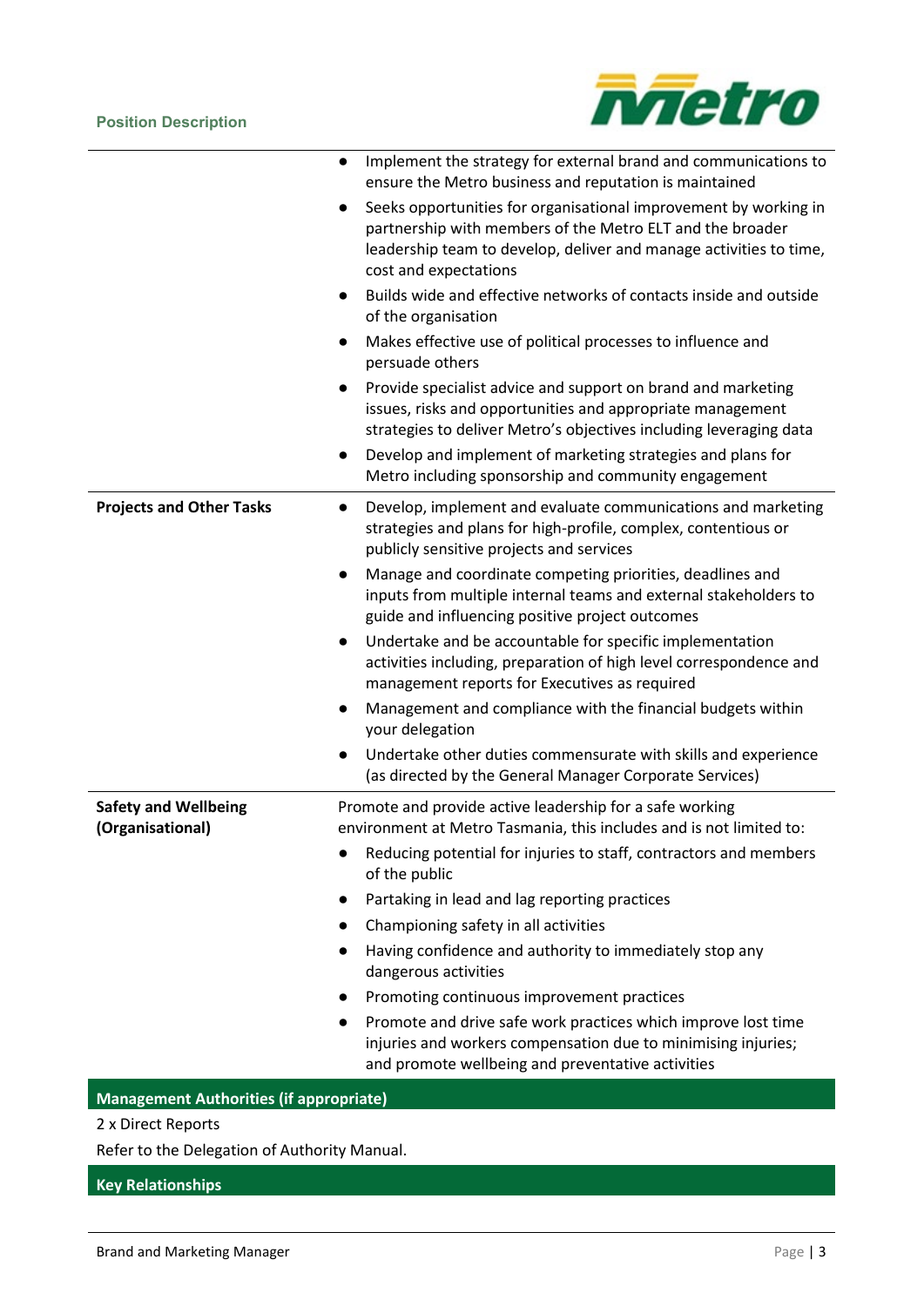### **Position Description**



All Metro Employees Metro Customers

# **Internal External**

Corporate Services Team Ministerial Office/s Executive Leadership Team State Government Agencies Media Marketing Service Providers Contractors and Service Providers



# **Qualifications and Experience**

- Tertiary qualifications in a relevant discipline or a minimum 5 years proven and demonstrated leadership experience in senior communications and marketing roles
- Demonstrated experience in designing and delivering strategic communication and marketing plans.
- Highly developed stakeholder engagement, networking and influencing skills, with experience working across all organisational levels including with Board and senior management
- Experience across all marketing spectrums including digital
- Experience managing agency relationships and media relations
- Demonstrated project management and advisory experience
- Experience in leading, managing and coaching a team to create a positive, energetic and collaborative communications function

#### **Knowledge, Skills and Abilities**

- Excellent written communication skills enabling the production of documents on a range of topics that are clear, accurate and concise
- As a champion of change, display resilience and persistence to achieve positive outcomes
- High-level interpersonal skills, and a willingness to engage effectively with employees at all levels of the organisation and the general public
- Well-developed interpretive skills along with the ability to make sound judgments and solve problems
- Demonstrated capacity to manage sensitive issues and information with tact and discretion

# **Organisational Chart**